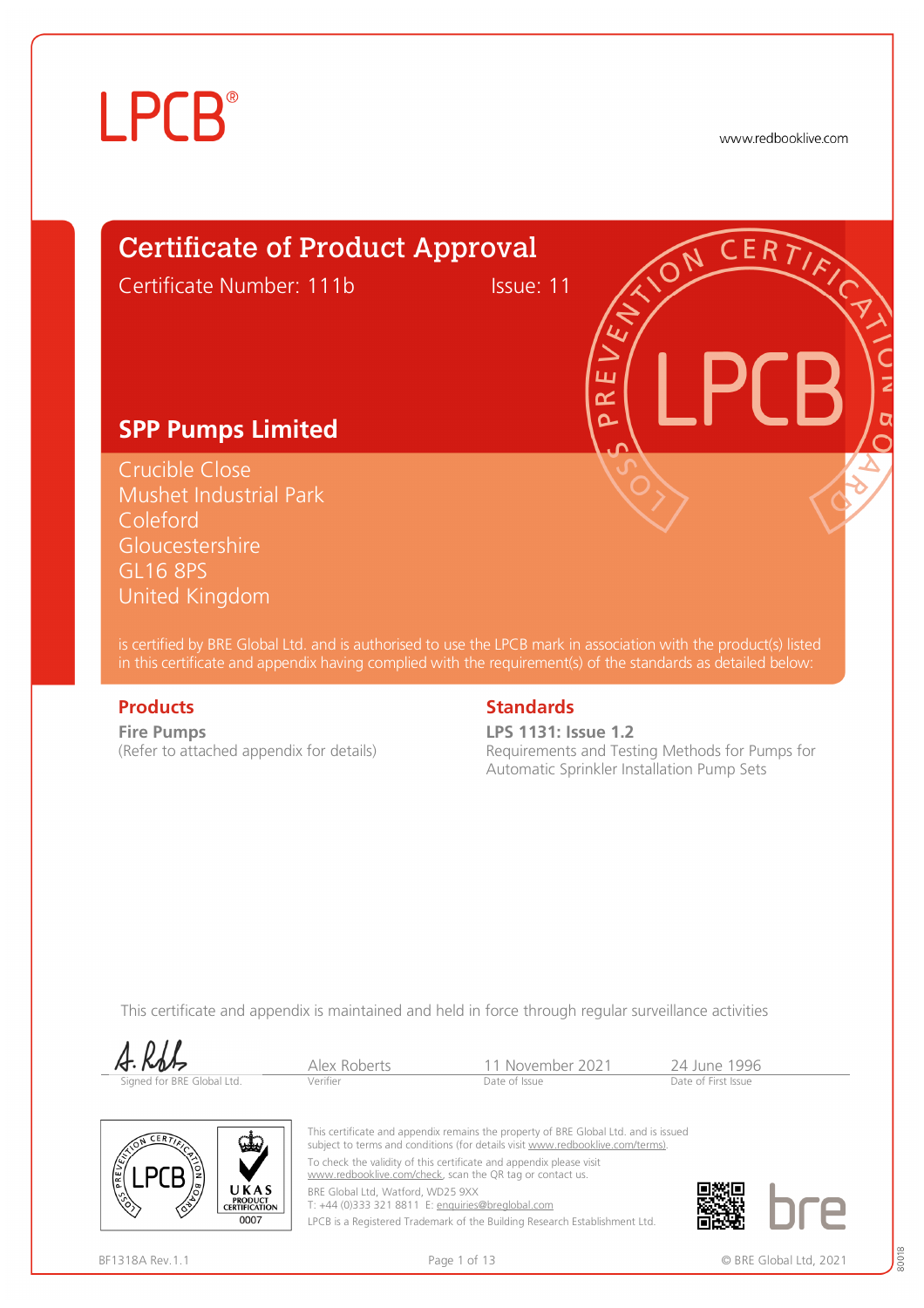### Appendix to Certificate No: 111b SPP Pumps Limited

#### Issue: 11

#### **Fire Pumps**

| <b>Product Name</b>                 | <b>Type</b>              | <b>Suction Inlet</b><br>Diameter /<br>Discharge<br>Outlet<br><b>Diameter</b><br>(mm) | Impeller<br><b>Diameter</b><br>(mm) | Rated<br>Speed<br>(rev/min) | Rated<br>Flow<br>(L/min)<br>(at NPSH<br>$req. =$<br>5.38m) | Rated<br>Head<br>$(bar)$ (at<br><b>NPSH</b><br>$req. =$<br>5.38m) | Closed<br>Valve<br>Head<br>(bar) | LPCB Ref.<br>No. |
|-------------------------------------|--------------------------|--------------------------------------------------------------------------------------|-------------------------------------|-----------------------------|------------------------------------------------------------|-------------------------------------------------------------------|----------------------------------|------------------|
| TD20D Thru-<br>stream $(2)$ , $(5)$ | Horizontal<br>split case | 250/200                                                                              | 340                                 | 2950                        | 13600                                                      | 10.8                                                              | $15.7^{(1)}$                     | 111b/01          |
| TD20D Thru-<br>stream $(2)$ , $(5)$ |                          |                                                                                      | $275*$                              | 2950                        | 12000                                                      | 7.6                                                               | 10.3 <sup>(1)</sup>              | 111b/01          |
| TD20D Thru-<br>stream $(2)$ , $(5)$ |                          |                                                                                      | $273*$                              | 2950                        | 11600                                                      | 7.4                                                               | 10                               | 111b/01          |
| TD20D Thru-<br>stream $(2)$ , $(5)$ |                          |                                                                                      | $245*$                              | 2950                        | 8500                                                       | 6                                                                 | 8                                | 111b/01          |
| TD20D Thru-<br>stream $(2)$ , $(5)$ |                          |                                                                                      | 340                                 | 2950*                       | 13600                                                      | 10.8                                                              | $15.7^{(1)}$                     | 111b/01          |
| TD20D Thru-<br>stream $(2)$ , $(5)$ |                          |                                                                                      | 340                                 | 2400*                       | 13500                                                      | 6                                                                 | $10.3^{(1)}$                     | 111b/01          |
| TD20D Thru-<br>stream $(2)$ , $(5)$ |                          |                                                                                      | 340                                 | 2200*                       | 13300                                                      | 4.4                                                               | 8.8                              | 111b/01          |
| TD20E Thru-<br>stream $(2)$ , $(5)$ | Horizontal<br>split case | 250/200                                                                              | $290*$                              | 2950                        | 13300                                                      | 6.7                                                               | $11.3^{(1)}$                     | 111b/02          |
| TD20E Thru-<br>stream $(2)$ , $(5)$ |                          |                                                                                      | $273*$                              | 2950                        | 13300                                                      | 5.7                                                               | 10                               | 111b/02          |
| TD20E Thru-<br>stream $(2)$ , $(5)$ |                          |                                                                                      | $240*$                              | 2950                        | 10800                                                      | 4.9                                                               | 7.7                              | 111b/02          |
| TD20E Thru-<br>stream $(2)$ , $(5)$ |                          |                                                                                      | 290                                 | 2950*                       | 13300                                                      | 6.7                                                               | $11.3^{(1)}$                     | 111b/02          |

This certificate and appendix is maintained and held in force through regular surveillance activities

 $A. Kb$ 

| A. RbL                     | Alex Roberts | 11 November 2021 | 24 June 199         |
|----------------------------|--------------|------------------|---------------------|
| Signed for BRE Global Ltd. | Verifier     | Date of Issue    | Date of First Issue |



This certificate and appendix remains the property of BRE Global Ltd. and is issued subject to terms and conditions (for details visit [www.redbooklive.com/terms\)](http://www.redbooklive.com/terms)). To check the validity of this certificate and appendix please visit

[www.redbooklive.com/check,](http://www.redbooklive.com/check) scan the QR tag or contact us.

BRE Global Ltd, Watford, WD25 9XX

T: +44 (0)333 321 8811 E: [enquiries@breglobal.com](mailto:enquiries@breglobal.com)

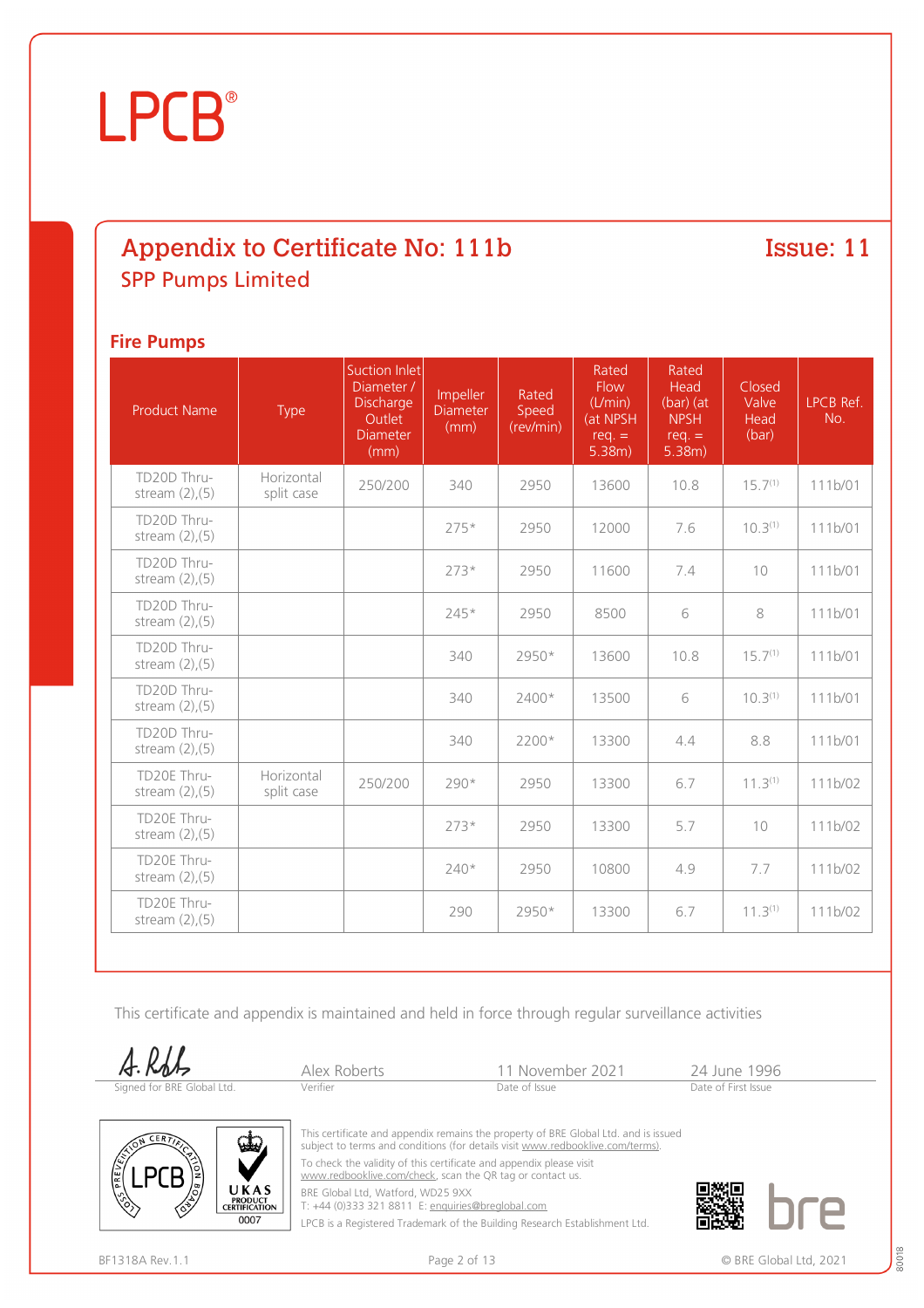# Appendix to Certificate No: 111b SPP Pumps Limited

Issue: 11

| <b>Product Name</b>                 | Type                     | <b>Suction Inlet</b><br>Diameter /<br>Discharge<br>Outlet<br>Diameter<br>(mm) | Impeller<br><b>Diameter</b><br>(mm) | Rated<br>Speed<br>(rev/min) | Rated<br>Flow<br>(L/min)<br>(at NPSH<br>$req. =$<br>5.38m) | Rated<br>Head<br>$(bar)$ (at<br><b>NPSH</b><br>$req. =$<br>5.38m) | Closed<br>Valve<br>Head<br>(bar) | LPCB Ref.<br>No. |
|-------------------------------------|--------------------------|-------------------------------------------------------------------------------|-------------------------------------|-----------------------------|------------------------------------------------------------|-------------------------------------------------------------------|----------------------------------|------------------|
| TD20E Thru-<br>stream $(2)$ , $(5)$ |                          |                                                                               | 290                                 | 2800*                       | 13800                                                      | 5.3                                                               | 10.2                             | 111b/02          |
| TD20E Thru-<br>stream $(2)$ , $(5)$ |                          |                                                                               | 290                                 | 2200*                       | 12700                                                      | $\overline{2}$                                                    | 6.3                              | 111b/02          |
| TD15F Thru-<br>stream $(3)$ , $(5)$ | Horizontal<br>split case | 200/150                                                                       | 325*                                | 2950                        | 9600                                                       | 7.9                                                               | $13.3^{(1)}$                     | 111b/03          |
| TD15F Thru-<br>stream $(3)$ , $(5)$ |                          |                                                                               | 282*                                | 2950                        | 9600                                                       | 5.4                                                               | 10                               | 111b/03          |
| TD15F Thru-<br>stream $(3)$ , $(5)$ |                          |                                                                               | $275*$                              | 2950                        | 9600                                                       | 5.1                                                               | 9.5                              | 111b/03          |
| TD15F Thru-<br>stream $(3)$ , $(5)$ |                          |                                                                               | 245*                                | 2950                        | 9600                                                       | 3.9                                                               | 7.5                              | 111b/03          |
| TD15F Thru-<br>stream $(3)$ , $(5)$ |                          |                                                                               | 325                                 | 2950*                       | 9600                                                       | 7.9                                                               | $13.3^{(1)}$                     | 111b/03          |
| TD15F Thru-<br>stream $(3)$ , $(5)$ |                          |                                                                               | 325                                 | 2550*                       | 9600                                                       | 5                                                                 | 10                               | 111b/03          |
| TD15F Thru-<br>stream $(3)$ , $(5)$ |                          |                                                                               | 325                                 | 2200*                       | 9600                                                       | 2.7                                                               | 7.3                              | 111b/03          |
| TD15A Thru-<br>stream $(3)$ , $(5)$ | Horizontal<br>split case | 200/150                                                                       | 325*                                | 2950                        | 7300                                                       | 12.8                                                              | $14.4^{(1)}$                     | 111b/04          |
| TD15A Thru-<br>stream $(3)$ , $(5)$ |                          |                                                                               | $270*$                              | 2950                        | 7300                                                       | 8.5                                                               | 9.9                              | 111b/04          |
| TD15A Thru-<br>stream $(3)$ , $(5)$ |                          |                                                                               | 240*                                | 2950                        | 7300                                                       | 5.9                                                               | 7.7                              | 111b/04          |

This certificate and appendix is maintained and held in force through regular surveillance activities

 $A.RbL$ Signed for BRE Globa

|         | Alex Rol |
|---------|----------|
| al Ltd. | Verifier |

Perts 11 November 2021 24 June 1996<br>Date of Issue Date of Issue



This certificate and appendix remains the property of BRE Global Ltd. and is issued subject to terms and conditions (for details visit [www.redbooklive.com/terms\)](http://www.redbooklive.com/terms)).

To check the validity of this certificate and appendix please visit [www.redbooklive.com/check,](http://www.redbooklive.com/check) scan the QR tag or contact us.

BRE Global Ltd, Watford, WD25 9XX

T: +44 (0)333 321 8811 E: [enquiries@breglobal.com](mailto:enquiries@breglobal.com)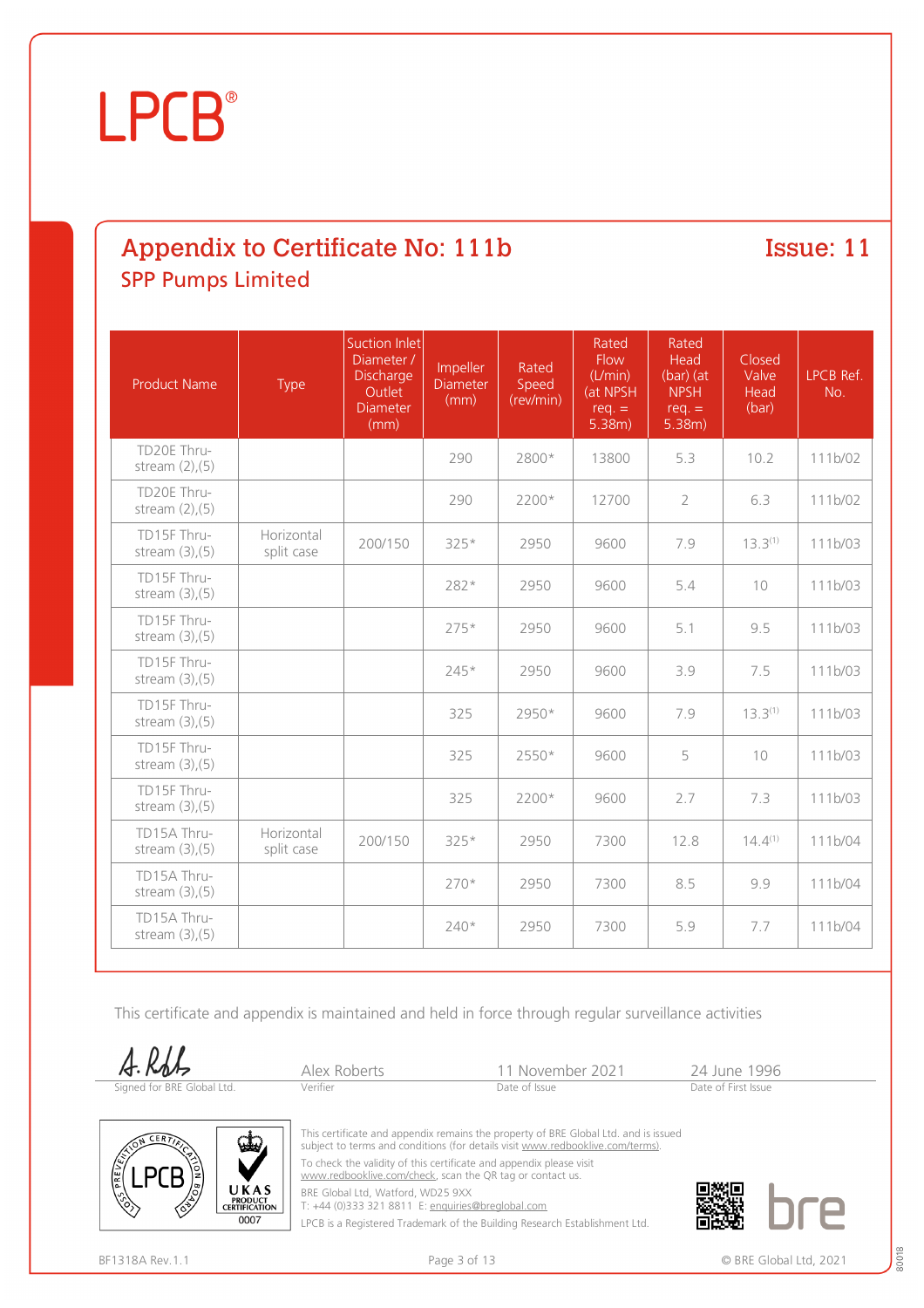# Appendix to Certificate No: 111b SPP Pumps Limited

Issue: 11

| <b>Product Name</b>                 | Type                          | Suction Inlet<br>Diameter /<br><b>Discharge</b><br>Outlet<br>Diameter<br>(mm) | Impeller<br><b>Diameter</b><br>(mm) | Rated<br>Speed<br>(rev/min) | Rated<br><b>Flow</b><br>(L/min)<br>(at NPSH<br>$req. =$<br>5.38m) | Rated<br>Head<br>$(bar)$ (at<br><b>NPSH</b><br>$req. =$<br>5.38m) | Closed<br>Valve<br>Head<br>(bar) | LPCB Ref.<br>No. |
|-------------------------------------|-------------------------------|-------------------------------------------------------------------------------|-------------------------------------|-----------------------------|-------------------------------------------------------------------|-------------------------------------------------------------------|----------------------------------|------------------|
| TD15A Thru-<br>stream $(3)$ , $(5)$ |                               |                                                                               | 270                                 | 2950*                       | 7300                                                              | 8.5                                                               | 9.8                              | 111b/04          |
| TD15A Thru-<br>stream $(3)$ , $(5)$ |                               |                                                                               | 270                                 | 2400*                       | 8650                                                              | 4.3                                                               | 6.4                              | 111b/04          |
| TD15A Thru-<br>stream $(3)$ , $(5)$ |                               |                                                                               | 325                                 | 2950*                       | 7300                                                              | 12.8                                                              | $14.4^{(1)}$                     | 111b/04          |
| TD15A Thru-<br>stream $(3)$ , $(5)$ |                               |                                                                               | 325                                 | 2450*                       | 8200                                                              | 7.7                                                               | 10.2                             | 111b/04          |
| TD15A Thru-<br>stream $(3)$ , $(5)$ |                               |                                                                               | 325                                 | 2200*                       | 8700                                                              | 6                                                                 | 8.2                              | 111b/04          |
| KP12X Unistream<br>(5)              | Direct coupled<br>end suction | 150/125                                                                       | $264*$                              | 2950                        | 6800                                                              | 8.5                                                               | $10.4^{(1)}$                     | 111b/05          |
| KP12X Unistream<br>(5)              |                               |                                                                               | $200*$                              | 2950                        | 6650                                                              | 2.4                                                               | 5.4                              | 111b/05          |
| KP12X Unistream<br>(5)              |                               |                                                                               | 264                                 | 2950*                       | 6800                                                              | 8.5                                                               | $10.4^{(1)}$                     | 111b/05          |
| KP12X Unistream<br>(5)              |                               |                                                                               | 264                                 | 2200*                       | 5700                                                              | 4.7                                                               | 5.8                              | 111b/05          |
| KP10X Unistream<br>(5)              | Direct coupled<br>end suction | 125/100                                                                       | $264*$                              | 2950                        | 5500                                                              | 7.6                                                               | 9.8                              | 111b/06          |
| KP10X Unistream<br>(5)              |                               |                                                                               | 195*                                | 2950                        | 4200                                                              | 3.6                                                               | 5.3                              | 111b/06          |
| KP10X Unistream<br>(5)              |                               |                                                                               | 264                                 | 2950*                       | 5500                                                              | 7.6                                                               | 9.8                              | 111b/06          |

This certificate and appendix is maintained and held in force through regular surveillance activities

A.Rdt



Alex Roberts 11 November 2021 24 June 1996<br>
Verifier Date of Issue Date of Issue



This certificate and appendix remains the property of BRE Global Ltd. and is issued subject to terms and conditions (for details visit [www.redbooklive.com/terms\)](http://www.redbooklive.com/terms)).

To check the validity of this certificate and appendix please visit [www.redbooklive.com/check,](http://www.redbooklive.com/check) scan the QR tag or contact us.

BRE Global Ltd, Watford, WD25 9XX T: +44 (0)333 321 8811 E: [enquiries@breglobal.com](mailto:enquiries@breglobal.com)

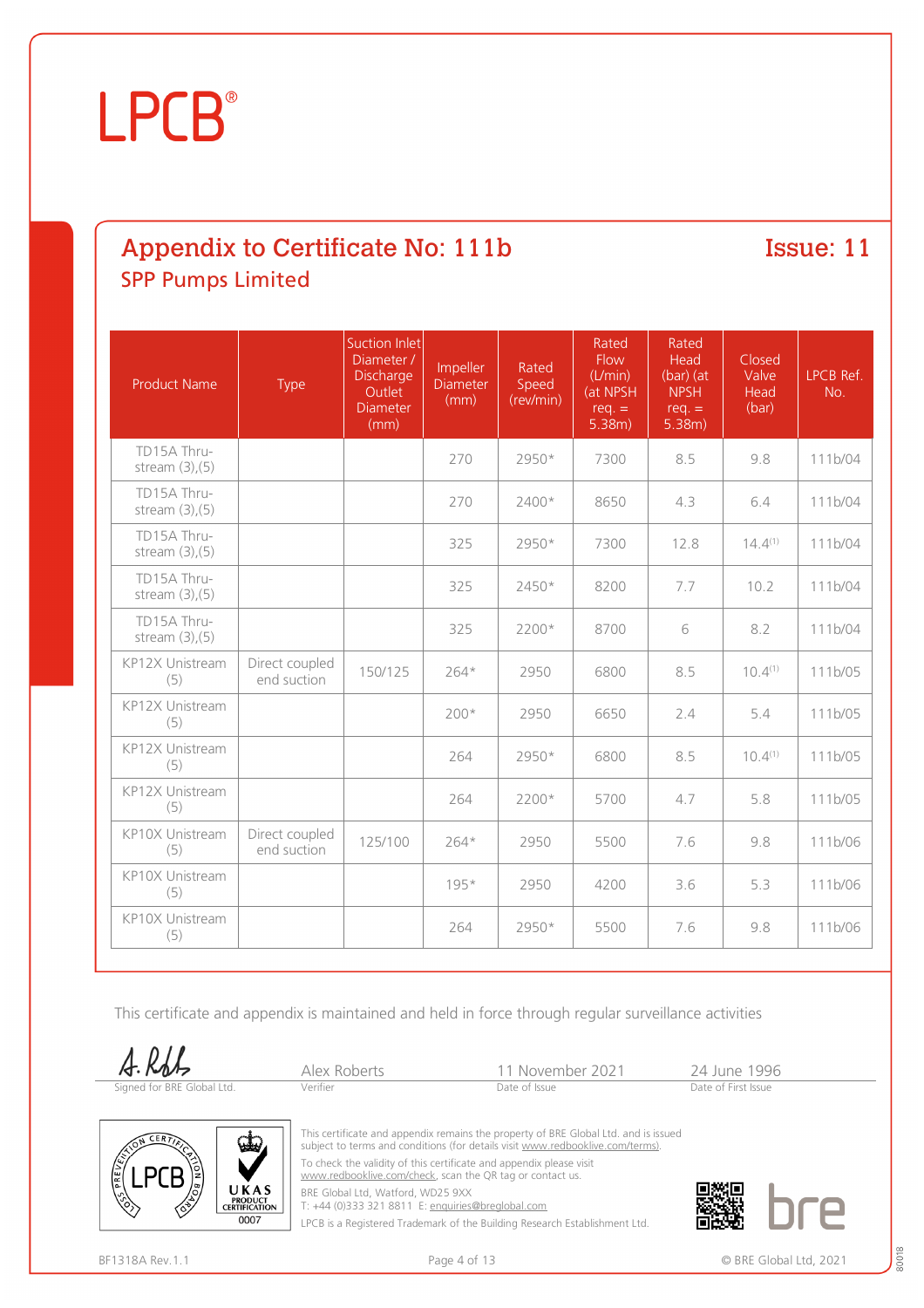# Appendix to Certificate No: 111b SPP Pumps Limited

Issue: 11

| <b>Product Name</b>              | <b>Type</b>                   | <b>Suction Inlet</b><br>Diameter /<br><b>Discharge</b><br>Outlet<br><b>Diameter</b><br>(mm) | Impeller<br><b>Diameter</b><br>(mm) | Rated<br>Speed<br>(rev/min) | Rated<br>Flow<br>(L/min)<br>(at NPSH<br>$req. =$<br>5.38m) | Rated<br>Head<br>$(bar)$ (at<br><b>NPSH</b><br>$req. =$<br>5.38m) | Closed<br>Valve<br>Head<br>(bar) | LPCB Ref.<br>No. |
|----------------------------------|-------------------------------|---------------------------------------------------------------------------------------------|-------------------------------------|-----------------------------|------------------------------------------------------------|-------------------------------------------------------------------|----------------------------------|------------------|
| KP10X Unistream<br>(5)           |                               |                                                                                             | 264                                 | 2200*                       | 5500                                                       | 3                                                                 | 5.7                              | 111b/06          |
| KP15Y Unistream<br>(5)           | Direct coupled<br>end suction | 200/150                                                                                     | $272*$                              | 2950                        | 7800                                                       | 7.8                                                               | 9.8                              | 111b/07          |
| KP15Y Unistream<br>(5)           |                               |                                                                                             | 239*                                | 2950                        | 7600                                                       | 5.2                                                               | 7.7                              | 111b/07          |
| KP15Y Unistream<br>(5)           |                               |                                                                                             | 272                                 | 2950*                       | 7800                                                       | 7.8                                                               | 9.8                              | 111b/07          |
| KP15Y Unistream<br>(5)           |                               |                                                                                             | 272                                 | 2200*                       | 8200                                                       | 3.2                                                               | 5.6                              | 111b/07          |
| KP15Y Unistream<br>(5)           |                               |                                                                                             | $310*$                              | 2600                        | 8600                                                       | 8.6                                                               | 10.5                             | 111b/07          |
| KP15Y Unistream<br>(5)           |                               |                                                                                             | 239*                                | 2600                        | 7800                                                       | 3.2                                                               | 5.9                              | 111b/07          |
| KP15Y Unistream<br>(5)           |                               |                                                                                             | 310                                 | 2600*                       | 8600                                                       | 8.6                                                               | 10.5                             | 111b/07          |
| KP15Y Unistream<br>(5)           |                               |                                                                                             | 310                                 | 2000*                       | 7350                                                       | 4.7                                                               | 6.2                              | 111b/07          |
| KP08Y Unistream<br>$(4)$ , (5)   | Direct coupled<br>end suction | 100/80                                                                                      | 329*                                | 2950                        | 3600                                                       | 13.2                                                              | $15.2^{(1)}$                     | 111b/08          |
| KP08Y Unistream<br>$(4)$ , $(5)$ |                               |                                                                                             | 270*                                | 2950                        | 3500                                                       | $\overline{7}$                                                    | 10                               | 111b/08          |
| KP08Y Unistream<br>$(4)$ , (5)   |                               |                                                                                             | 255*                                | 2950                        | 3450                                                       | 5.6                                                               | 8.8                              | 111b/08          |

This certificate and appendix is maintained and held in force through regular surveillance activities



| A.Kob                      | Alex Roberts | 11 November 2021 | 24 June 199         |
|----------------------------|--------------|------------------|---------------------|
| Signed for BRE Global Ltd. | Verifier     | Date of Issue    | Date of First Issue |



This certificate and appendix remains the property of BRE Global Ltd. and is issued subject to terms and conditions (for details visit [www.redbooklive.com/terms\)](http://www.redbooklive.com/terms)). To check the validity of this certificate and appendix please visit

[www.redbooklive.com/check,](http://www.redbooklive.com/check) scan the QR tag or contact us.

BRE Global Ltd, Watford, WD25 9XX

T: +44 (0)333 321 8811 E: [enquiries@breglobal.com](mailto:enquiries@breglobal.com)

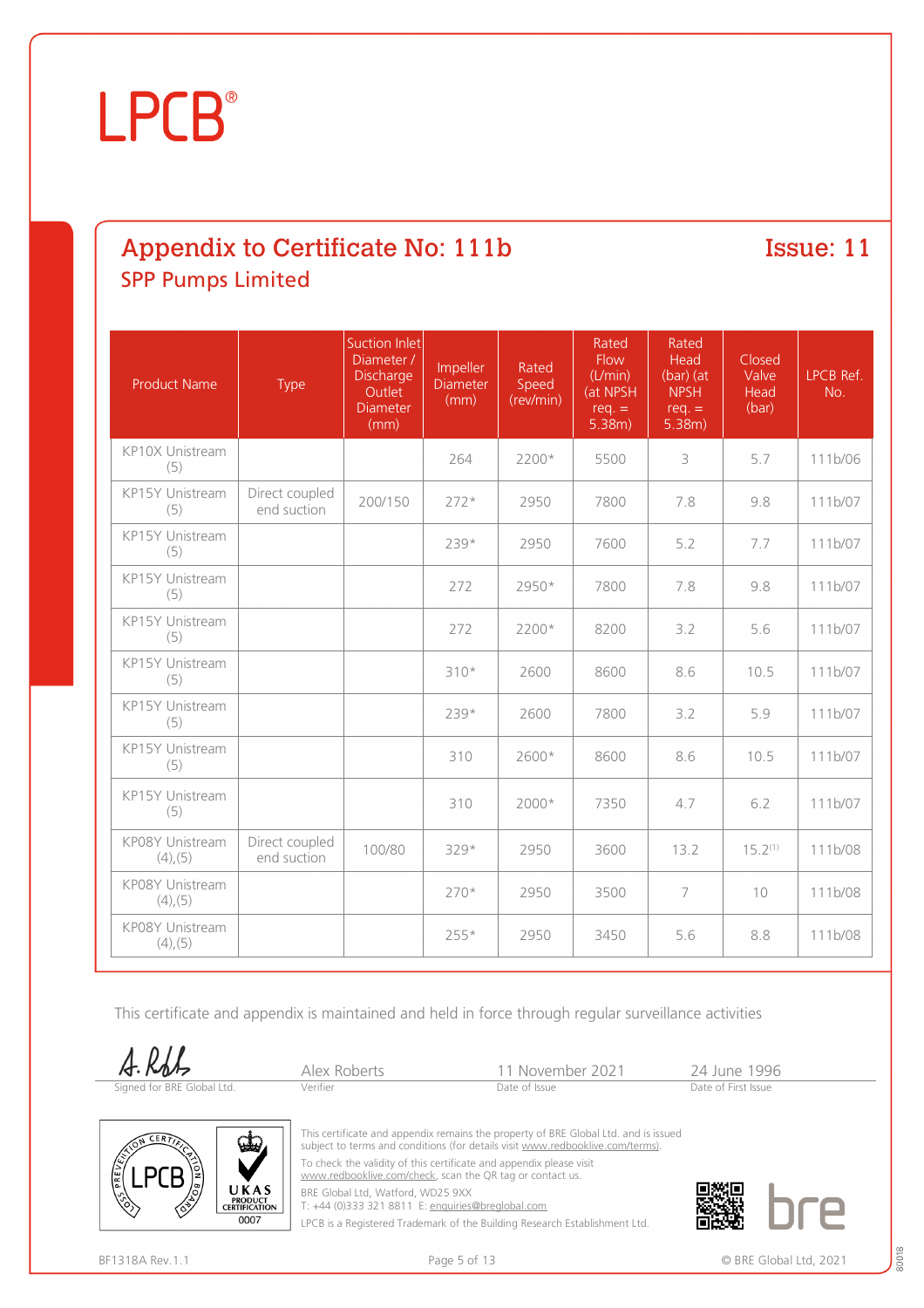# Appendix to Certificate No: 111b SPP Pumps Limited

Issue: 11

| <b>Product Name</b>              | Type                          | Suction Inlet<br>Diameter /<br><b>Discharge</b><br>Outlet<br><b>Diameter</b><br>(mm) | Impeller<br>Diameter<br>(mm) | Rated<br>Speed<br>(rev/min) | Rated<br><b>Flow</b><br>(L/min)<br>(at NPSH<br>$req. =$<br>5.38m) | Rated<br>Head<br>$(bar)$ (at<br><b>NPSH</b><br>$req. =$<br>5.38m) | <b>Closed</b><br>Valve<br>Head<br>(bar) | LPCB Ref.<br>No. |
|----------------------------------|-------------------------------|--------------------------------------------------------------------------------------|------------------------------|-----------------------------|-------------------------------------------------------------------|-------------------------------------------------------------------|-----------------------------------------|------------------|
| KP08Y Unistream<br>$(4)$ , (5)   |                               |                                                                                      | 329                          | 2950*                       | 3600                                                              | 13.2                                                              | $15.2^{(1)}$                            | 111b/08          |
| KP08Y Unistream<br>$(4)$ , (5)   |                               |                                                                                      | 329                          | 2400*                       | 3650                                                              | $\overline{7}$                                                    | 10                                      | 111b/08          |
| KP08Y Unistream<br>$(4)$ , $(5)$ |                               |                                                                                      | 329                          | 2200*                       | 3650                                                              | 5                                                                 | 8.3                                     | 111b/08          |
| KP08V Unistream<br>(5)           | Direct coupled<br>end suction | 100/80                                                                               | 214                          | 2920                        | 2700                                                              | 2.4                                                               | 5.6                                     | 111b/09          |
| KP08V Unistream<br>(5)           |                               |                                                                                      | 165                          | 2920                        | 2340                                                              | 1.6                                                               | 3.3                                     | 111b/09          |
| KP06C Unistream<br>(5)           | Direct coupled<br>end suction | 80/65                                                                                | 174                          | 2900                        | 2590                                                              | 2.3                                                               | 4.3                                     | 111b/10          |
| KP06C Unistream<br>(5)           |                               |                                                                                      | 125                          | 2900                        | 1790                                                              | 0.6                                                               | $\overline{2}$                          | 111b/10          |
| KP05D Unistream<br>(5)           | Direct coupled<br>end suction | 65/50                                                                                | 214                          | 2900                        | 1380                                                              | 3.3                                                               | 6.3                                     | 111b/11          |
| KP05D Unistream<br>(5)           |                               |                                                                                      | 165                          | 2900                        | 1090                                                              | 1.6                                                               | 3.7                                     | 111b/11          |
| KP06D Unistream<br>(5)           | Direct coupled<br>end suction | 80/65                                                                                | $214*$                       | 2950                        | 2580                                                              | 5                                                                 | 6.6                                     | 111b/12          |
| KP06D Unistream<br>(5)           |                               |                                                                                      | $165*$                       | 2950                        | 2250                                                              | 2.3                                                               | 3.8                                     | 111b/12          |
| KP06D Unistream<br>(5)           |                               |                                                                                      | 214                          | 2950*                       | 2580                                                              | 5                                                                 | 6.6                                     | 111b/12          |

This certificate and appendix is maintained and held in force through regular surveillance activities

 $A.RbL$ Signed for BRE Glob

|         | Alex Robe |
|---------|-----------|
| al Ltd. | Verifier  |

Prts 11 November 2021 24 June 1996<br>Date of Issue Date of Issue



This certificate and appendix remains the property of BRE Global Ltd. and is issued subject to terms and conditions (for details visit [www.redbooklive.com/terms\)](http://www.redbooklive.com/terms)).

To check the validity of this certificate and appendix please visit [www.redbooklive.com/check,](http://www.redbooklive.com/check) scan the QR tag or contact us.

BRE Global Ltd, Watford, WD25 9XX T: +44 (0)333 321 8811 E: [enquiries@breglobal.com](mailto:enquiries@breglobal.com)

LPCB is a Registered Trademark of the Building Research Establishment Ltd.

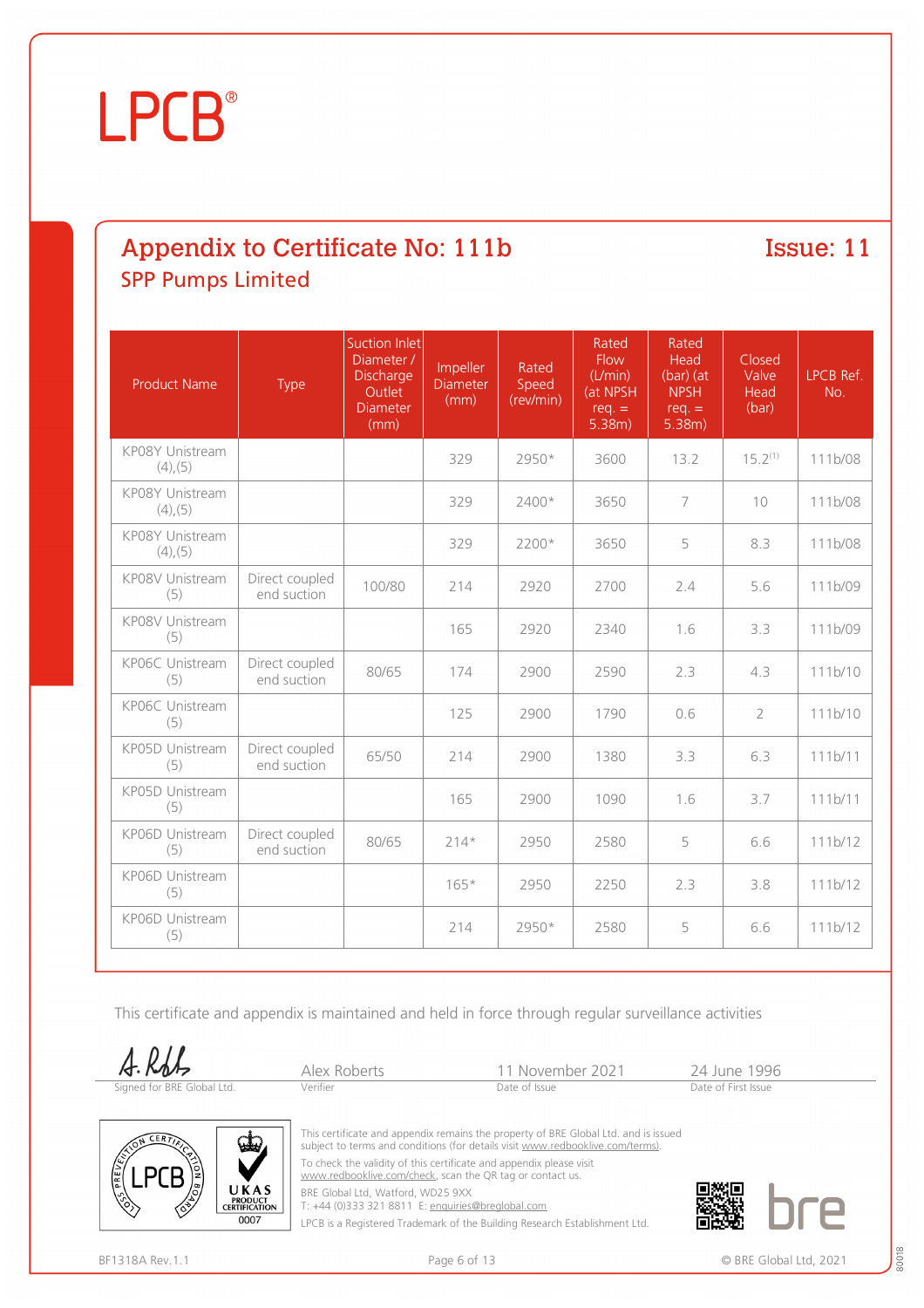# Appendix to Certificate No: 111b SPP Pumps Limited

Issue: 11

| <b>Product Name</b>     | <b>Type</b>                   | Suction Inlet<br>Diameter /<br>Discharge<br>Outlet<br><b>Diameter</b><br>(mm) | Impeller<br><b>Diameter</b><br>(mm) | Rated<br>Speed<br>(rev/min) | Rated<br><b>Flow</b><br>(L/min)<br>(at NPSH<br>$req. =$<br>5.38m) | Rated<br>Head<br>$(bar)$ (at<br><b>NPSH</b><br>$req. =$<br>5.38m) | Closed<br>Valve<br>Head<br>(bar) | LPCB Ref.<br>No. |
|-------------------------|-------------------------------|-------------------------------------------------------------------------------|-------------------------------------|-----------------------------|-------------------------------------------------------------------|-------------------------------------------------------------------|----------------------------------|------------------|
| KP06D Unistream<br>(5)  |                               |                                                                               | $214*$                              | $2200*$                     | 2550                                                              | 1.7                                                               | 3.6                              | 111b/12          |
| KP08D Unistream<br>(5)  | Direct coupled<br>end suction | 100/80                                                                        | $214*$                              | 2950                        | 3400                                                              | 4.8                                                               | 6.5                              | 111b/13          |
| KP08D Unistream<br>(5)  |                               |                                                                               | $165*$                              | 2950                        | 2820                                                              | 2.4                                                               | 3.8                              | 111b/13          |
| KP08D Unistream<br>(5)  |                               |                                                                               | 214                                 | 2950*                       | 3400                                                              | 4.8                                                               | 6.5                              | 111b/13          |
| KP08D Unistream<br>(5)  |                               |                                                                               | 214                                 | $2200*$                     | 3300                                                              | 1.8                                                               | 3.7                              | 111b/13          |
| KM10E<br>Eurostream (5) | Close coupled<br>end suction  | 125/100                                                                       | 264                                 | 2950                        | 5500                                                              | 7.6                                                               | 9.8                              | 111b/14          |
| KM10E<br>Eurostream (5) |                               |                                                                               | 195                                 | 2950                        | 4200                                                              | 3.6                                                               | 5.3                              | 111b/14          |
| KM08V<br>Eurostream (5) | Close coupled<br>end suction  | 100/80                                                                        | 214                                 | 2920                        | 2700                                                              | 2.4                                                               | 5.6                              | 111b/15          |
| KM08V<br>Eurostream (5) |                               |                                                                               | 165                                 | 2920                        | 2340                                                              | 1.6                                                               | 3.3                              | 111b/15          |
| KM06C<br>Eurostream (5) | Close coupled<br>end suction  | 80/65                                                                         | 174                                 | 2900                        | 2590                                                              | 2.3                                                               | 4.3                              | 111b/16          |
| KM06C<br>Eurostream (5) |                               |                                                                               | 125                                 | 2900                        | 1790                                                              | 0.6                                                               | $\overline{2}$                   | 111b/16          |

This certificate and appendix is maintained and held in force through regular surveillance activities





Alex Roberts 11 November 2021 24 June 1996<br>
Verifier Date of Issue Date of Issue



This certificate and appendix remains the property of BRE Global Ltd. and is issued subject to terms and conditions (for details visit [www.redbooklive.com/terms\)](http://www.redbooklive.com/terms)). To check the validity of this certificate and appendix please visit

[www.redbooklive.com/check,](http://www.redbooklive.com/check) scan the QR tag or contact us.

BRE Global Ltd, Watford, WD25 9XX

T: +44 (0)333 321 8811 E: [enquiries@breglobal.com](mailto:enquiries@breglobal.com)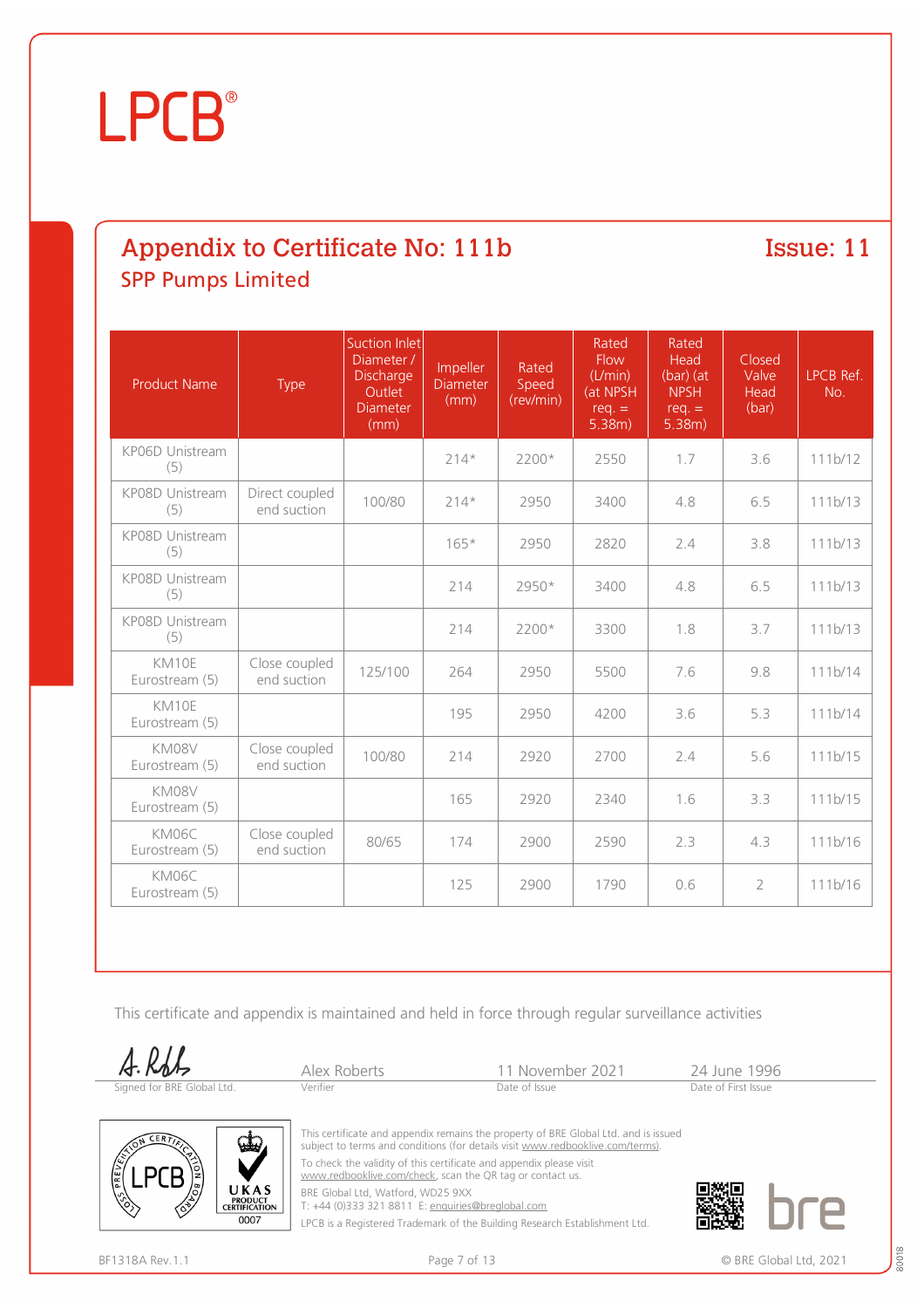# Appendix to Certificate No: 111b SPP Pumps Limited

Issue: 11

| <b>Product Name</b>           | Type                          | Suction Inlet<br>Diameter /<br>Discharge<br>Outlet<br><b>Diameter</b><br>(mm) | Impeller<br><b>Diameter</b><br>(mm) | Rated<br>Speed<br>(rev/min) | Rated<br><b>Flow</b><br>(L/min)<br>(at NPSH<br>$req. =$<br>5.38m) | Rated<br>Head<br>$(bar)$ (at<br><b>NPSH</b><br>$req. =$<br>5.38m) | Closed<br>Valve<br>Head<br>(bar) | LPCB Ref.<br>No. |
|-------------------------------|-------------------------------|-------------------------------------------------------------------------------|-------------------------------------|-----------------------------|-------------------------------------------------------------------|-------------------------------------------------------------------|----------------------------------|------------------|
| KM05D<br>Eurostream (5)       | Close coupled<br>end suction  | 65/50                                                                         | 214                                 | 2900                        | 1380                                                              | 3.3                                                               | 6.3                              | 111b/17          |
| KM05D<br>Eurostream (5)       |                               |                                                                               | 165                                 | 2900                        | 1090                                                              | 1.6                                                               | 3.7                              | 111b/17          |
| KM06D<br>Eurostream (5)       | Close coupled<br>end suction  | 80/65                                                                         | 214                                 | 2950                        | 2580                                                              | 5                                                                 | 6.6                              | 111b/18          |
| KM06D<br>Eurostream (5)       |                               |                                                                               | 165                                 | 2950                        | 2250                                                              | 2.3                                                               | 3.8                              | 111b/18          |
| KM08D<br>Eurostream (5)       | Close coupled<br>end suction  | 100/80                                                                        | 214                                 | 2950                        | 3400                                                              | 4.8                                                               | 6.5                              | 111b/19          |
| KM08D<br>Eurostream (5)       |                               |                                                                               | 165                                 | 2950                        | 2820                                                              | 2.4                                                               | 3.8                              | 111b/19          |
| <b>AV03N Unistream</b><br>(5) | Close coupled<br>end suction  | 100/80                                                                        | 174                                 | 2900                        | 2540                                                              | 1.3                                                               | 3.8                              | 111b/20          |
| AV03N Unistream<br>(5)        |                               |                                                                               | 135                                 | 2900                        | 1840                                                              | $\mathbf{1}$                                                      | 2.3                              | 111b/20          |
| AV03P<br>Eurostream (5)       | Close coupled<br>end suction  | 100/80                                                                        | 174                                 | 2900                        | 2540                                                              | 1.3                                                               | 3.8                              | 111b/21          |
| AV03P<br>Eurostream (5)       |                               |                                                                               | 135                                 | 2900                        | 1840                                                              | $\mathbf{1}$                                                      | 2.3                              | 111b/21          |
| KP10Y Unistream<br>(5)        | Direct coupled<br>end suction | 150/100                                                                       | $264*$                              | 2950                        | 7680                                                              | 5.2                                                               | 9.7                              | 111b/23          |
| KP10Y Unistream<br>(5)        |                               |                                                                               | $210*$                              | 2950                        | 5100                                                              | 4.2                                                               | 6                                | 111b/23          |

This certificate and appendix is maintained and held in force through regular surveillance activities

A.RSL Signed for BRE Global Ltd.

| Alex Rob |
|----------|
| Verifier |
|          |

Perts 11 November 2021 24 June 1996<br>Date of Issue Date of Issue



This certificate and appendix remains the property of BRE Global Ltd. and is issued subject to terms and conditions (for details visit [www.redbooklive.com/terms\)](http://www.redbooklive.com/terms)).

To check the validity of this certificate and appendix please visit [www.redbooklive.com/check,](http://www.redbooklive.com/check) scan the QR tag or contact us.

BRE Global Ltd, Watford, WD25 9XX

T: +44 (0)333 321 8811 E: [enquiries@breglobal.com](mailto:enquiries@breglobal.com)

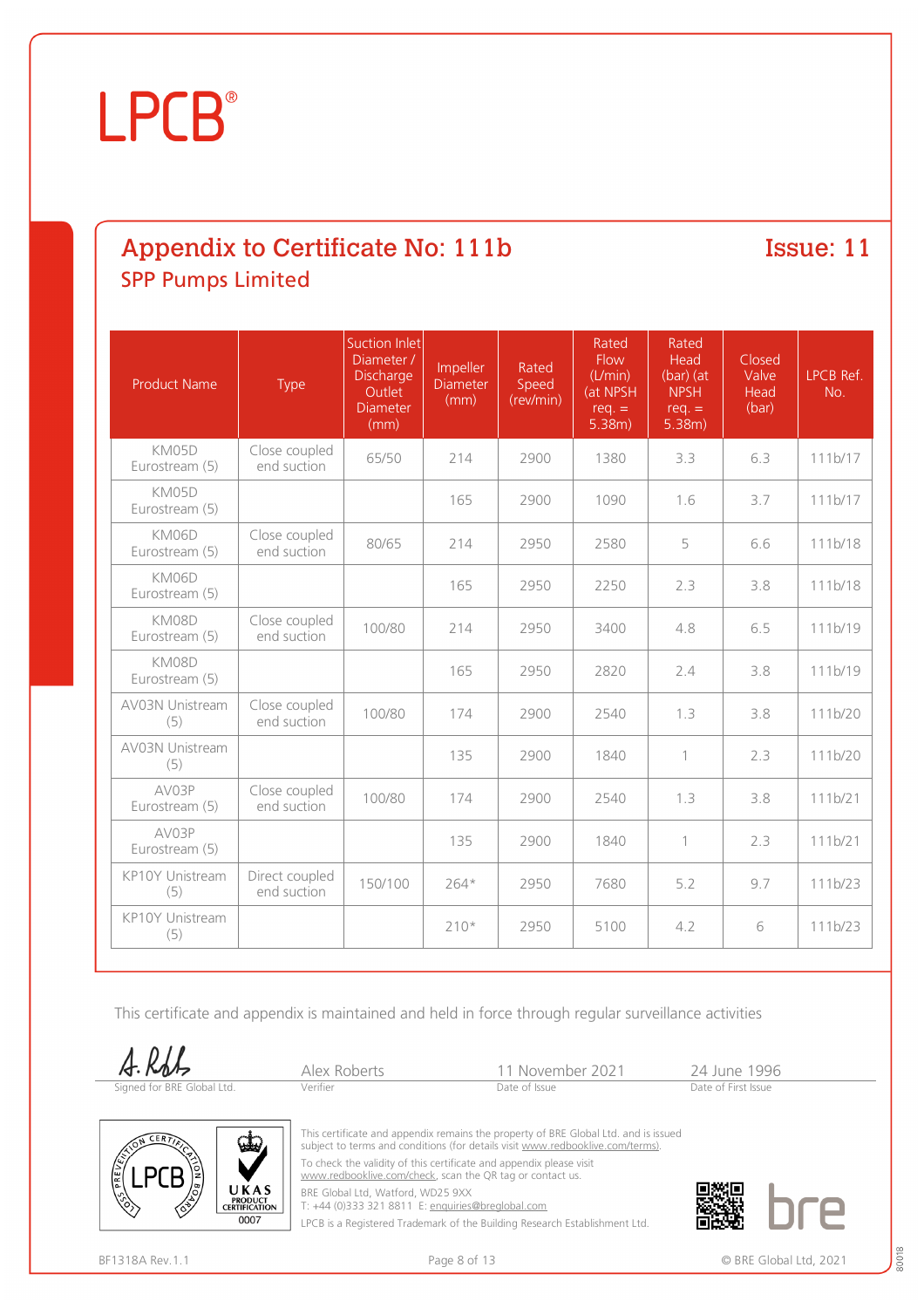# Appendix to Certificate No: 111b SPP Pumps Limited

Issue: 11

| <b>Product Name</b>              | Type                          | Suction Inlet<br>Diameter /<br><b>Discharge</b><br>Outlet<br><b>Diameter</b><br>(mm) | Impeller<br><b>Diameter</b><br>(mm) | Rated<br>Speed<br>(rev/min) | Rated<br><b>Flow</b><br>(L/min)<br>(at NPSH<br>$req. =$<br>5.38m) | Rated<br>Head<br>$(bar)$ (at<br><b>NPSH</b><br>$req. =$<br>5.38m) | Closed<br>Valve<br>Head<br>(bar) | LPCB Ref.<br>No. |
|----------------------------------|-------------------------------|--------------------------------------------------------------------------------------|-------------------------------------|-----------------------------|-------------------------------------------------------------------|-------------------------------------------------------------------|----------------------------------|------------------|
| KP10Y Unistream<br>(5)           |                               |                                                                                      | 264                                 | 2950*                       | 7680                                                              | 5.2                                                               | 9.7                              | 111b/23          |
| KP10Y Unistream<br>(5)           |                               |                                                                                      | 264                                 | 2200*                       | 6480                                                              | $\overline{2}$                                                    | 5.4                              | 111b/23          |
| KM08E<br>Eurostream (5)          | Close coupled<br>end suction  | 100/80                                                                               | $264*$                              | 2950                        | 2800                                                              | 9.5                                                               | 10                               | 111b/24          |
| KM08E<br>Eurostream (5)          |                               |                                                                                      | 205*                                | 2950                        | 2800                                                              | 4.2                                                               | 5.9                              | 111b/24          |
| KP08E Unistream<br>(5)           | Direct coupled<br>end suction | 100/80                                                                               | 264*                                | 2950                        | 2800                                                              | 9.5                                                               | 10                               | 111b/25          |
| KP08E Unistream<br>(5)           |                               |                                                                                      | $205*$                              | 2950                        | 2800                                                              | 4.2                                                               | 5.9                              | 111b/25          |
| KP08E Unistream<br>(5)           |                               |                                                                                      | $264*$                              | 2600                        | 3150                                                              | 6.6                                                               | 7.8                              | 111b/25          |
| KP08E Unistream<br>(5)           |                               |                                                                                      | 205*                                | 2600                        | 2750                                                              | 2.8                                                               | 4.6                              | 111b/25          |
| KP08E Unistream<br>(5)           |                               |                                                                                      | 264                                 | 2950*                       | 2800                                                              | 9.5                                                               | 10                               | 111b/25          |
| KP08E Unistream<br>(5)           |                               |                                                                                      | 264                                 | $2200*$                     | 3200                                                              | 3.8                                                               | 5.5                              | 111b/25          |
| KP12Z Unistream<br>$(5)$ , $(6)$ | Direct coupled<br>end suction | 150/125                                                                              | 329*                                | 2600                        | 6500                                                              | 10.6                                                              | 12.1                             | 111b/26          |
| KP12Z Unistream<br>$(5)$ , $(6)$ |                               |                                                                                      | 255*                                | 2600                        | 6000                                                              | 5                                                                 | 6.9                              | 111b/26          |

This certificate and appendix is maintained and held in force through regular surveillance activities

A.Rdt



Alex Roberts 11 November 2021 24 June 1996<br>
Verifier Date of Issue Date of Issue



This certificate and appendix remains the property of BRE Global Ltd. and is issued subject to terms and conditions (for details visit [www.redbooklive.com/terms\)](http://www.redbooklive.com/terms)).

To check the validity of this certificate and appendix please visit [www.redbooklive.com/check,](http://www.redbooklive.com/check) scan the QR tag or contact us.

BRE Global Ltd, Watford, WD25 9XX

T: +44 (0)333 321 8811 E: [enquiries@breglobal.com](mailto:enquiries@breglobal.com)

LPCB is a Registered Trademark of the Building Research Establishment Ltd.

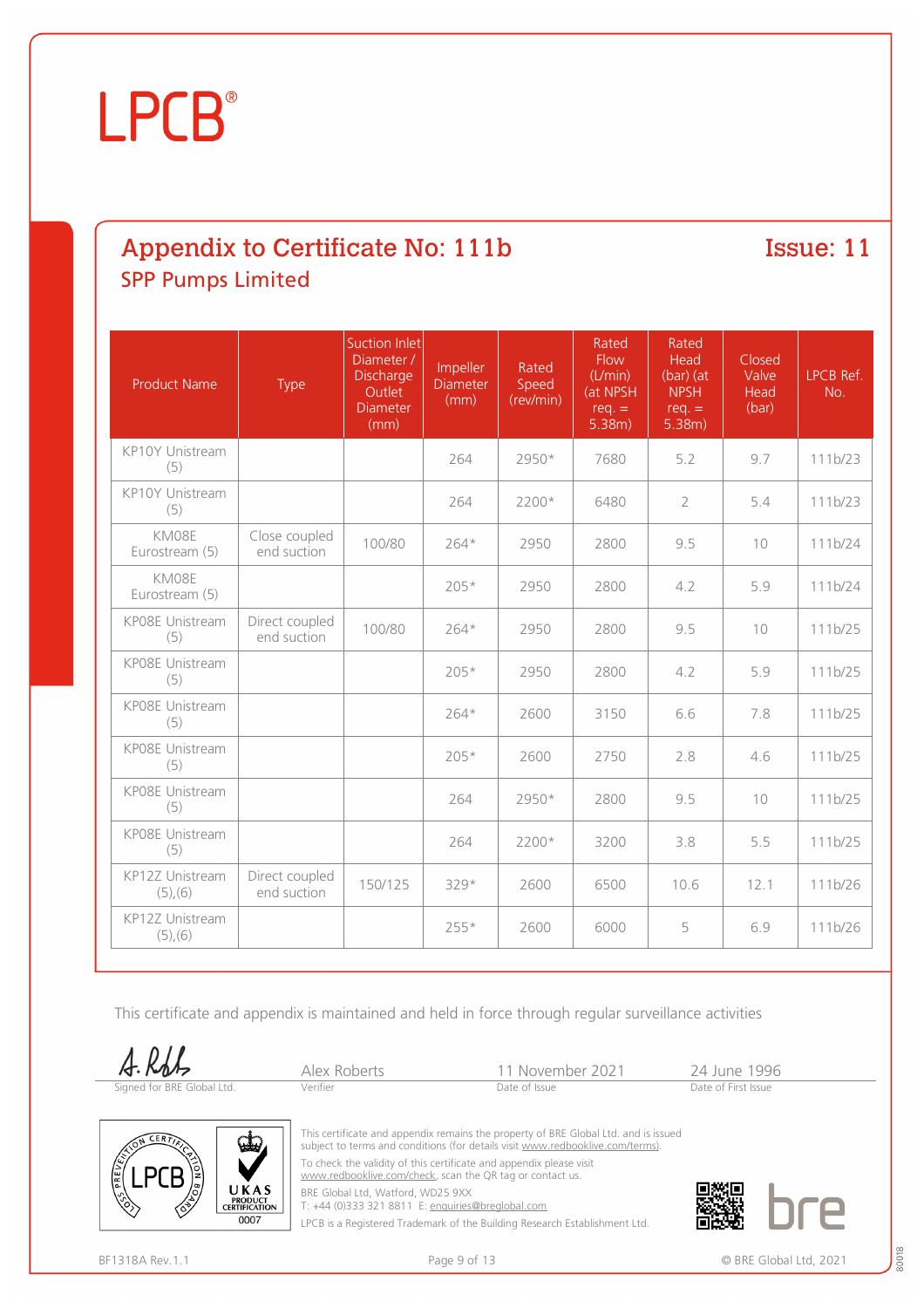# Appendix to Certificate No: 111b SPP Pumps Limited

Issue: 11

| <b>Product Name</b>              | Type                          | Suction Inlet<br>Diameter /<br>Discharge<br>Outlet<br><b>Diameter</b><br>(mm) | Impeller<br><b>Diameter</b><br>(mm) | Rated<br>Speed<br>(rev/min) | Rated<br>Flow<br>(L/min)<br>(at NPSH<br>$req. =$<br>5.38m) | Rated<br>Head<br>$(bar)$ (at<br><b>NPSH</b><br>$req. =$<br>5.38m) | Closed<br>Valve<br>Head<br>(bar) | LPCB Ref.<br>No. |
|----------------------------------|-------------------------------|-------------------------------------------------------------------------------|-------------------------------------|-----------------------------|------------------------------------------------------------|-------------------------------------------------------------------|----------------------------------|------------------|
| KP12Z Unistream<br>$(5)$ , $(6)$ |                               |                                                                               | 329                                 | 2600*                       | 6500                                                       | 10.6                                                              | 12.1                             | 111b/26          |
| KP12Z Unistream<br>$(5)$ , $(6)$ |                               |                                                                               | 329                                 | $2000*$                     | 6350                                                       | 5.4                                                               | 7.1                              | 111b/26          |
| KP15Y Unistream<br>(5)           | Direct coupled<br>end suction | 200/150                                                                       | $272*$                              | 2950                        | 7800                                                       | 7.8                                                               | 9.8                              | 111b/27          |
| KP15Y Unistream<br>(5)           |                               |                                                                               | 239*                                | 2950                        | 7600                                                       | 5.2                                                               | 7.7                              | 111b/27          |
| KP15Y Unistream<br>(5)           |                               |                                                                               | 272                                 | 2950*                       | 7800                                                       | 7.8                                                               | 9.8                              | 111b/27          |
| KP15Y Unistream<br>(5)           |                               |                                                                               | 272                                 | 2200*                       | 8200                                                       | 3.2                                                               | 5.6                              | 111b/27          |
| KP15Y Unistream<br>(5)           |                               |                                                                               | $310*$                              | 2600                        | 8600                                                       | 8.6                                                               | 10.5                             | 111b/27          |
| KP15Y Unistream<br>(5)           |                               |                                                                               | 239*                                | 2600                        | 7800                                                       | 3.2                                                               | 5.9                              | 111b/27          |
| KP15Y Unistream<br>(5)           |                               |                                                                               | 310                                 | 2600*                       | 8600                                                       | 8.6                                                               | 10.5                             | 111b/27          |
| KP15Y Unistream<br>(5)           |                               |                                                                               | 310                                 | $2000*$                     | 7350                                                       | 4.7                                                               | 6.2                              | 111b/27          |
| TF20A Thru-<br>stream (6)        | Horizontal<br>split case      | 250/200                                                                       | 480                                 | 1760                        | 13170 at<br>5.0m                                           | 10.8                                                              | 12.0                             | 111b/29          |
| TF20A Thru-<br>stream (6)        |                               |                                                                               | 480                                 | 1760                        | 13540 at<br>5.38m                                          | 10.7                                                              | 12.0                             | 111b/29          |

This certificate and appendix is maintained and held in force through regular surveillance activities



| A.RbL                      |              |                  |                     |
|----------------------------|--------------|------------------|---------------------|
|                            | Alex Roberts | 11 November 2021 | 24 June 199         |
| Signed for BRE Global Ltd. | Verifier     | Date of Issue    | Date of First Issue |



This certificate and appendix remains the property of BRE Global Ltd. and is issued subject to terms and conditions (for details visit [www.redbooklive.com/terms\)](http://www.redbooklive.com/terms)).

To check the validity of this certificate and appendix please visit [www.redbooklive.com/check,](http://www.redbooklive.com/check) scan the QR tag or contact us.

BRE Global Ltd, Watford, WD25 9XX T: +44 (0)333 321 8811 E: [enquiries@breglobal.com](mailto:enquiries@breglobal.com)

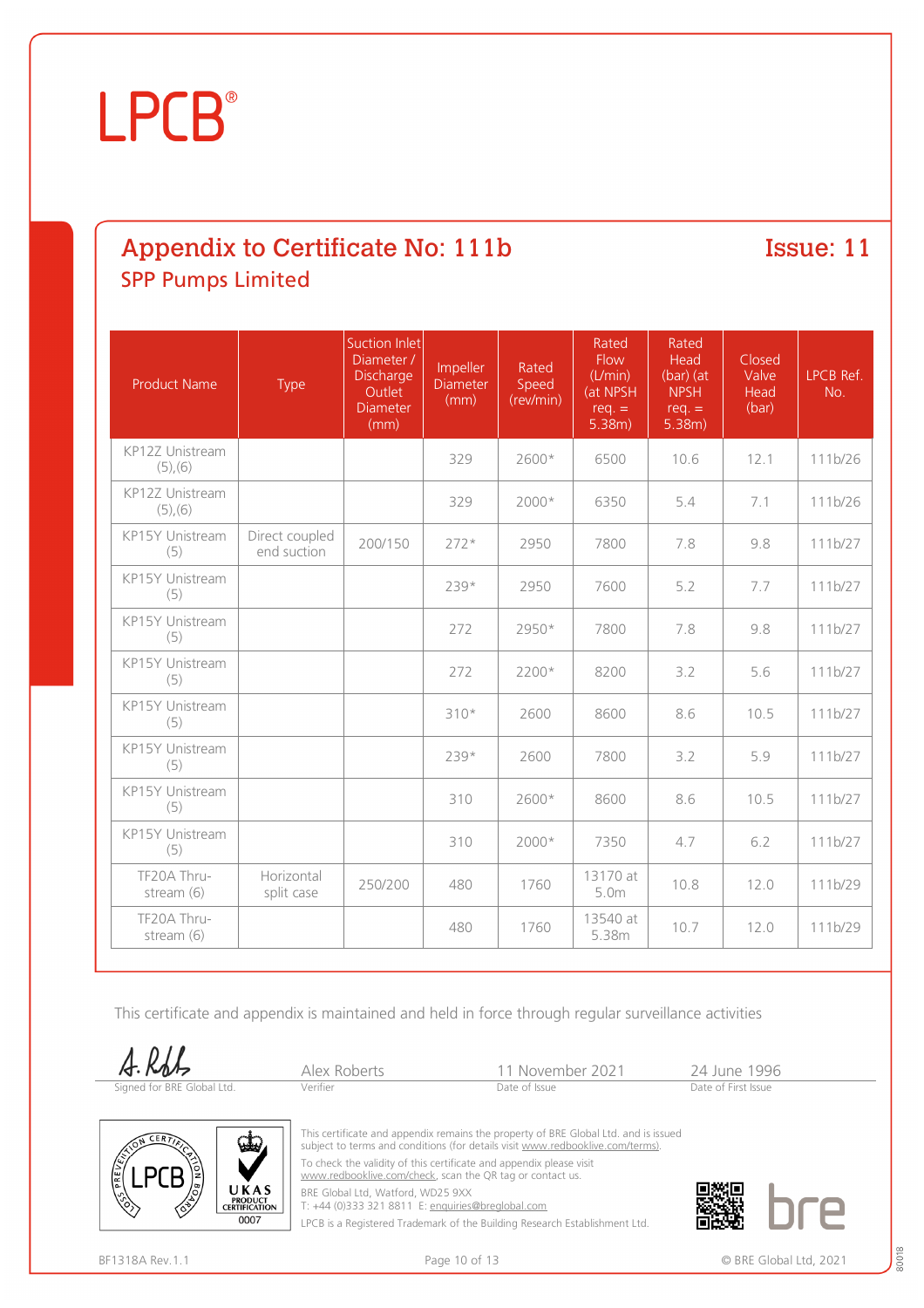# **LPCB**

# Appendix to Certificate No: 111b SPP Pumps Limited

#### Issue: 11

| <b>Product Name</b>         | <b>Type</b> | Suction Inlet<br>Diameter /<br>Discharge<br>Outlet<br><b>Diameter</b><br>(mm) | Impeller<br><b>Diameter</b><br>(mm) | Rated<br>Speed<br>(rev/min) | Rated<br><b>Flow</b><br>(L/min)<br>(at NPSH<br>$req. =$<br>$5.38m$ ) | Rated<br>Head<br>$(bar)$ (at<br><b>NPSH</b><br>$req. =$<br>$5.38m$ ) | Closed<br>Valve<br>Head<br>(bar) | LPCB Ref.<br>No. |
|-----------------------------|-------------|-------------------------------------------------------------------------------|-------------------------------------|-----------------------------|----------------------------------------------------------------------|----------------------------------------------------------------------|----------------------------------|------------------|
| TF20A Thru-<br>stream (6)   |             |                                                                               | 370                                 | 1760                        | 12540 at<br>5.0m                                                     | 5.7                                                                  | 7.3                              | 111b/29          |
| TF20A Thru-<br>stream $(6)$ |             |                                                                               | 370                                 | 1760                        | 12900 at<br>5.38m                                                    | 5.6                                                                  | 7.3                              | 111b/29          |

#### **Notes:**

\* These pumps are approved with impeller diameters and, where applicable, speeds within the ranges shown, to provide flows and heads within those ranges.

The above pumps are fitted with "closed head" relief valve Pt. No. 25652 - 511 - 000 - 7 or Pt. No. 25652-501-000-2.a

- 1. Pump configurations which generate a closed valve head exceeding 10 bar are approved for use in accordance with BS EN 12845:2004+A2:2009 – Annex E – Special requirements for high rise systems.
- 2. Maximum working pressure: 21 bar.
- 3. Maximum working pressure: 20 bar.
- 4. Maximum working pressure: 18 bar.
- 5. The above pumps are also approved with alternate material options of bronze impeller and/or stainless steel shaft.
- 6. Maximum working pressure 14 bar.

This certificate and appendix is maintained and held in force through regular surveillance activities

| A.RbL                      | Alex Roberts | 11 November 2021 | 24 June 1996        |  |
|----------------------------|--------------|------------------|---------------------|--|
| Signed for BRE Global Ltd. | Verifier     | Date of Issue    | Date of First Issue |  |



This certificate and appendix remains the property of BRE Global Ltd. and is issued subject to terms and conditions (for details visit [www.redbooklive.com/terms\)](http://www.redbooklive.com/terms)). To check the validity of this certificate and appendix please visit

[www.redbooklive.com/check,](http://www.redbooklive.com/check) scan the QR tag or contact us.

BRE Global Ltd, Watford, WD25 9XX T: +44 (0)333 321 8811 E: [enquiries@breglobal.com](mailto:enquiries@breglobal.com)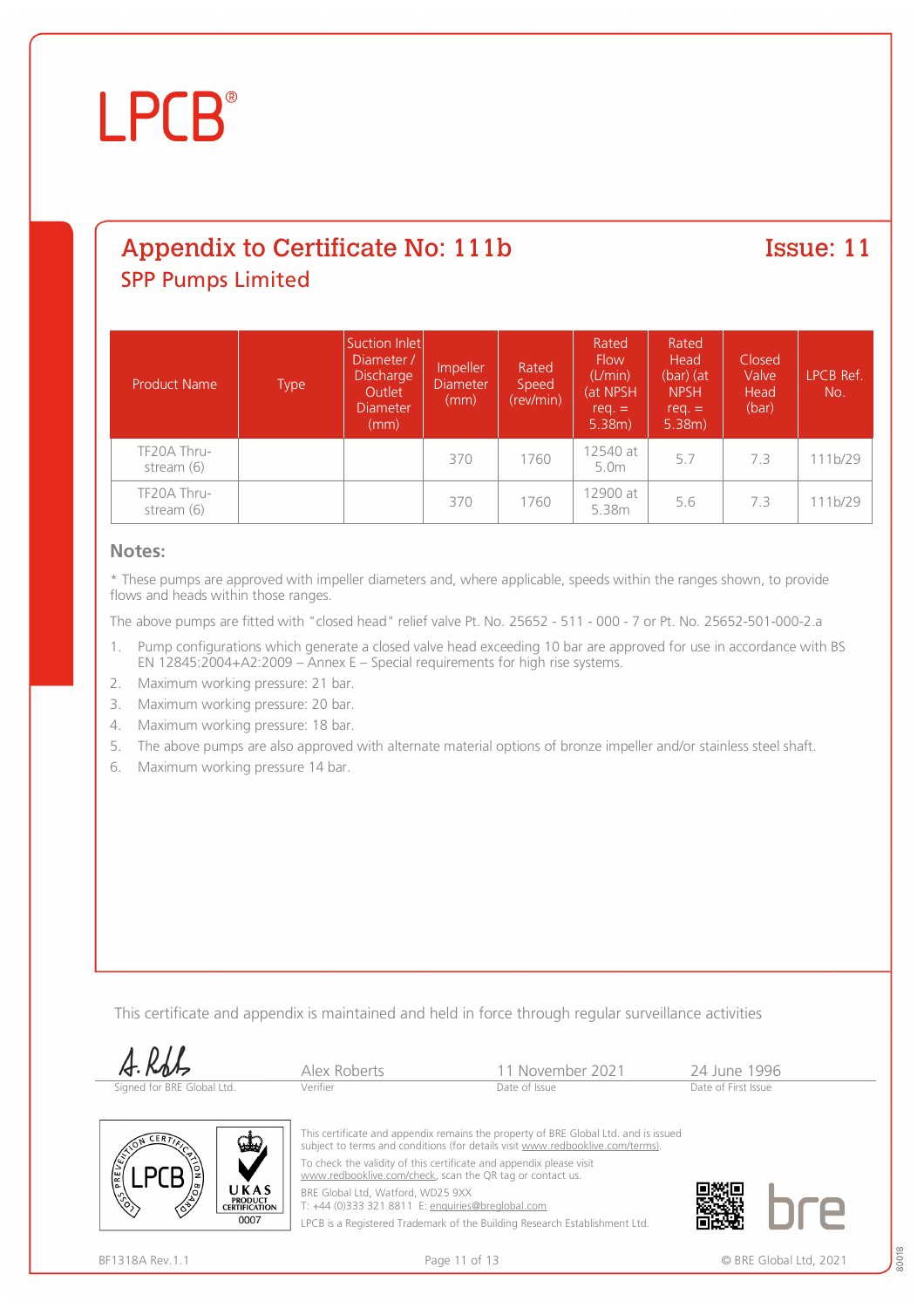### Appendix to Certificate No: 111b SPP Pumps Limited

#### Issue: 11

#### **Multistage Fire Pumps**

| <b>Product Name</b>                               | Suction<br>Inlet<br>Diameter/<br><b>Discharge</b><br>Outlet<br><b>Diameter</b><br>(mm) | <b>Delivery</b><br>configuration             | Impeller<br><b>Diameter</b><br>(mm) | Rated<br>Speed<br>(rev/min) | Rated<br><b>Flow</b><br>(L/min)<br>(at NPSH<br>$req. =$<br>5.38m) | Rated<br>Head<br>$(bar)$ (at<br><b>NPSH</b><br>$req. =$<br>5.38m) | Closed<br>Valve<br>Head<br>(bar) | LPCB Ref.<br>No. |
|---------------------------------------------------|----------------------------------------------------------------------------------------|----------------------------------------------|-------------------------------------|-----------------------------|-------------------------------------------------------------------|-------------------------------------------------------------------|----------------------------------|------------------|
| CD10K 2-5 stage<br>Multistream<br>multistage pump | 125/100                                                                                | (1) Single stage -                           | 219                                 | 2950                        | 2800                                                              | 4.8                                                               | 7.0                              |                  |
|                                                   |                                                                                        | closed stage or<br>final outlet              | 202                                 | 2950                        | 2800                                                              | 3.3                                                               | 5.5                              |                  |
|                                                   |                                                                                        | (2) Single stage -<br>intermediate<br>outlet | 219                                 | 2950                        | 2800                                                              | 3.7                                                               | 7.5                              |                  |
|                                                   |                                                                                        |                                              | 202                                 | 2950                        | 2800                                                              | 1.4                                                               | 5.9                              | 111b/22          |
|                                                   |                                                                                        | (3) Final outlet of<br>five stage pump       | 219                                 | 2950                        | 2800                                                              | 24.0                                                              | 35.0                             |                  |
|                                                   |                                                                                        |                                              | 202                                 | 2950                        | 2800                                                              | 16.5                                                              | 27.5                             |                  |

#### **Notes:**

The pump performance is the summation of each stage, i.e., the performance at the final outlet of a four stage pump ism 4  $x(1)$ .

The performance at the fourth stage intermediate outlet of a five stage pump is  $3 \times (1) + (2)$ .

The performance at the final outlet of a five stage pump is  $5 \times (1)$ , as detailed in (3).

The above pump is approved with impeller diameters within the range shown, to provide flows and heads within the ranges shown.

The above pump is fitted with 'closed head' relief valve part no. 25652-511-000-7.

This certificate and appendix is maintained and held in force through regular surveillance activities

| A.Rdts                     | Alex Roberts | 11 November 2021 | 24 June 1996        |  |
|----------------------------|--------------|------------------|---------------------|--|
| Signed for BRE Global Ltd. | Verifier     | Date of Issue    | Date of First Issue |  |



This certificate and appendix remains the property of BRE Global Ltd. and is issued subject to terms and conditions (for details visit [www.redbooklive.com/terms\)](http://www.redbooklive.com/terms)). To check the validity of this certificate and appendix please visit [www.redbooklive.com/check,](http://www.redbooklive.com/check) scan the QR tag or contact us.

BRE Global Ltd, Watford, WD25 9XX T: +44 (0)333 321 8811 E: [enquiries@breglobal.com](mailto:enquiries@breglobal.com)

LPCB is a Registered Trademark of the Building Research Establishment Ltd.